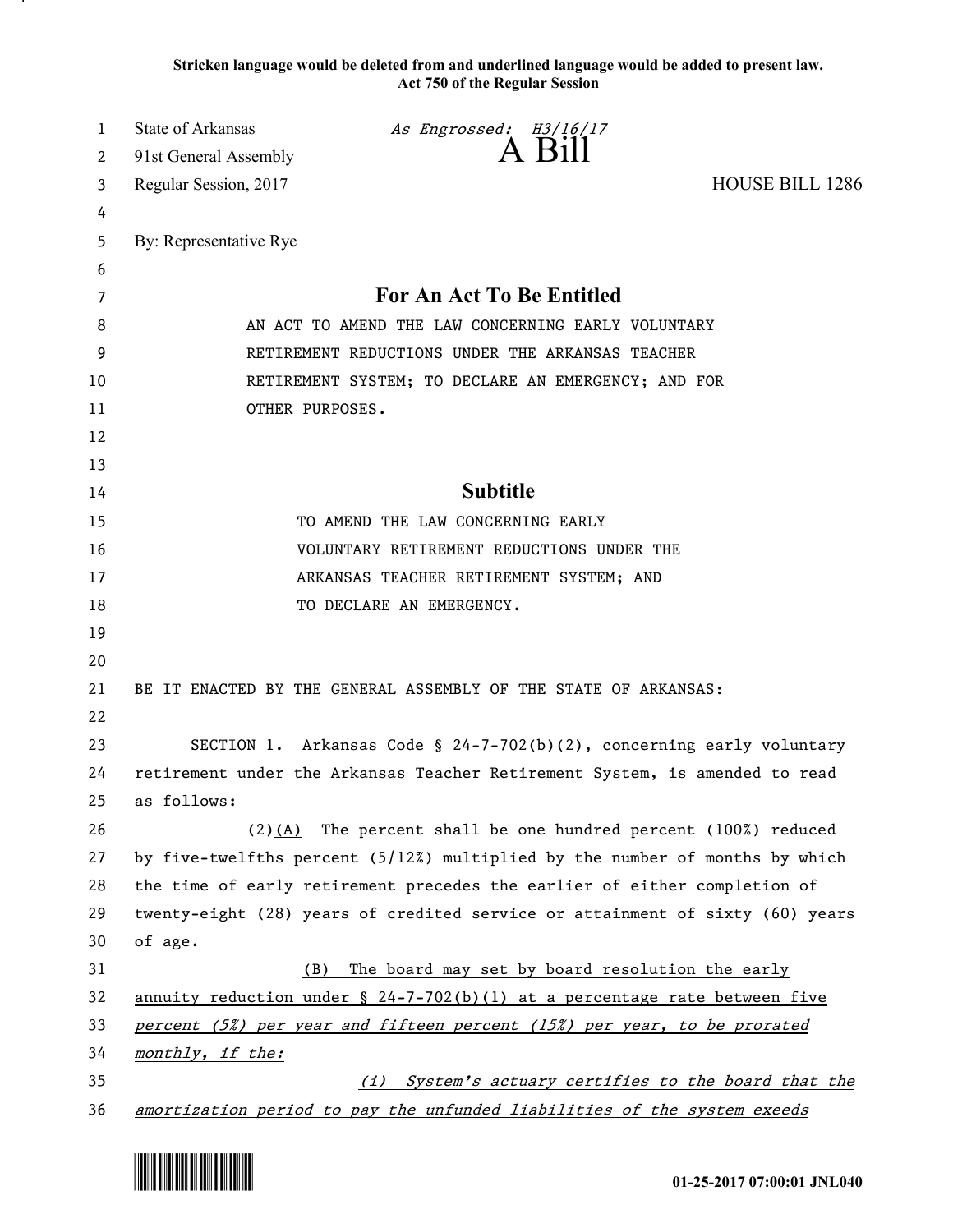| $\mathbf{1}$ | eighteen (18) years; and                                                        |  |  |
|--------------|---------------------------------------------------------------------------------|--|--|
| 2            | (ii) Board determines that a reduction in the cost                              |  |  |
| $\mathbf{3}$ | of early voluntary retirement is prudent to maintain actuarial soundness.       |  |  |
| 4            |                                                                                 |  |  |
| 5            | SECTION 2. Arkansas Code § 24-7-1314(b), concerning early                       |  |  |
| 6            | participation in the Teacher Deferred Retirement Option Plan, is amended to     |  |  |
| 7            | read as follows:                                                                |  |  |
| 8            | If the board authorizes early participation, the plan deposit<br>(b)            |  |  |
| 9            | under § 24-7-1306 shall be based upon the deposit percent payable for a         |  |  |
| 10           | participant with thirty (30) years of service, reduced by at least an           |  |  |
| 11           | additional one-half of one percent $(0.5%)$ and no more than one percent $(1%)$ |  |  |
| 12           | of the plan benefit for each month the member begins participating in the       |  |  |
| 13           | plan prior to having thirty (30) years of credited service. The board may       |  |  |
| 14           | increase the percentage required as an early participation reduction, by        |  |  |
| 15           | board resolution, in order to provide a fair and just and reasonable benefit    |  |  |
| 16           | for all members of the Arkansas Teacher Retirement System and to provide for    |  |  |
| 17           | appropriate actuary considerations.                                             |  |  |
| 18           |                                                                                 |  |  |
| 19           | SECTION 3. EMERGENCY CLAUSE. It is found and determined by the                  |  |  |
| 20           | General Assembly of the State of Arkansas that the operations of the Arkansas   |  |  |
| 21           | Teacher Retirement System are complex; that the system must be able to meet     |  |  |
| 22           | the needs of its members as anticipated by the General Assembly; that certain   |  |  |
| 23           | provisions of the Arkansas Teacher Retirement System Act are imminently in      |  |  |
| 24           | need of revision and updating to bring them into conformance with sound         |  |  |
| 25           | public pension policy and actuarial requirements; that such revision and        |  |  |
| 26           | updating is of great importance to members of the system and to other           |  |  |
| 27           | citizens of the State of Arkansas; that the system needs to have the ability    |  |  |
| 28           | to make immediate changes to maintain and improve its actuarial status; and     |  |  |
| 29           | that this act is immediately necessary in order to maintain an orderly          |  |  |
| 30           | management of benefits for the members of the system. Therefore, an emergency   |  |  |
| 31           | is declared to exist, and this act being immediately necessary for the          |  |  |
| 32           | preservation of the public peace, health, and safety shall become effective     |  |  |
| 33           | on:                                                                             |  |  |
| 34           | The date of its approval by the Governor;<br>(1)                                |  |  |
| 35           | If the bill is neither approved nor vetoed by the Governor,<br>(2)              |  |  |
| 36           | the expiration of the period of time during which the Governor may veto the     |  |  |

2 01-25-2017 07:00:01 JNL040